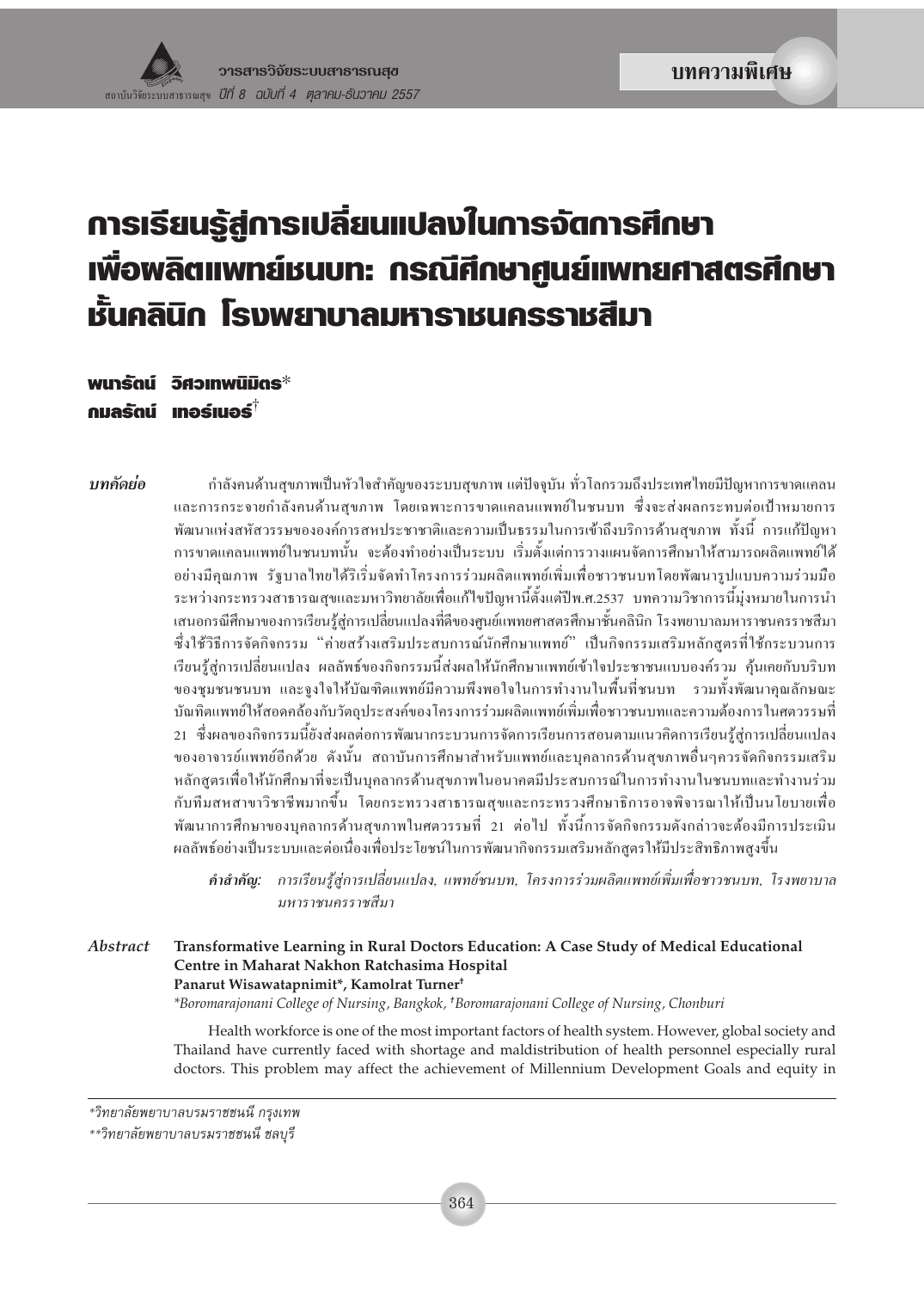accessing to health services. To solve the problem of rural doctor shortage, it needs systematic approach starting from medical education. Thai government has established the Collaborative Project to Increase Production of Rural Doctors: CPIRD with collaboration between the Ministry of Public Health and Ministry of Education to solve the problem since 1994. This article presents a good case study of transformative learning of Maharat Nakhon Ratchasima Hospital's Medical Educational Center related to the activity "Medical camp for enhancing experiences of medical students". This camp is an extra-curricular activity using transformative learning. Outcomes of this activity are to enhance medical students to understand rural people as a whole, be familiar with rural contexts, and be satisfied with rural work, as well as gain the skills required from the CPIRD and needed for the 21st century. This activity has also affected the development of teaching and learning processes of the medical instructors following the framework of transformative learning. Therefore, educational institutes producing physicians and other health professionals should organize this kind of co-curricular activity to enhance rural and inter-professional experiences of students who will become health professionals in the future. The Ministry of Public Health and the Ministry of Education may consider this activity to be policy for developing education of health professionals in the 21st century. However, systematic and continuous outcome evaluation of the activity is needed in order to develop a more beneficial and effective co-curriculum.

Keywords: Transformative learning, rural doctors, Collaborative Project to Increase Production of Rural Doctors (CPIRD), Maharat Nakhon Ratchasima Hospital

## ึงเทนำ

ญหาการขาดแคลนแพทย์และแนวทางการแก้ปัญหา กำลังคนด้านสุขภาพเป็นหัวใจสำคัญของระบบสุขภาพ และการพัฒนาสุขภาพของประชาชน จากรายงานขององค์การ ้อนามัยโลก<sup>(1)</sup> แสดงให้เห็นถึงหลักฐานเชิงประจักษ์ของความ ้สำคัญของกำลังคนด้านสุขภาพที่มีต่อสุขภาพประชาชน โดย เฉพาะด้านการอนามัยมารดา ทารกและเด็ก รวมทั้งผู้ป่วยโรค เรื้อรัง และเป้าหมายการพัฒนาแห่งสหัสวรรษ (Millennium Development Goals) ขององค์การสหประชาชาติ อย่างไรก็ตาม ตั้งแต่อดีตจนถึงปัจจุบันทั่วโลกประสบกับปัญหาการขาด แคลนบุคลากรด้านสุขภาพมาโดยตลอด โดยเฉพาะแพทย์ ็พยาบาลและผดงครรภ์นั้น พบว่ามีการขาดแคลนเป็นจำนวน รวมถึง 24 ล้านคน นอกจากการขาดแคลนทางด้านจำนวนแล้ว ยังมีปัญหาเกี่ยวกับกำลังคนที่ท้าทายอื่นๆอีก ได้แก่ การขาด ความสมดุลในการผสมผสานทักษะ (Skill mix) ของบุคลากร ด้านสุขภาพ การกระจายกำลังคนด้านสุขภาพระหว่างเขตเมือง ้กับเขตชนบท การเคลื่อนย้ายข้ามชาติและสภาพแวดล้อมใน ิการทำงานที่ไม่เหมาะสม เช่น ค่าตอบแทน แรงจูงใจและ ความปลอดภัยในการทำงาน $^{(1)}$ 

ปัญหาการขาดแคลนกำลังคนด้านสุขภาพในชนบท เป็น ปัญหาหลักที่วิกฤติทั่วโลกโดยเฉพาะประเทศกำลังพัฒนา เพราะประชาชนส่วนใหญ่อาศัยอยู่ในชนบท ประเทศไทยก็มี ปัญหาการขาดแคลนและการกระจายของกำลังคนด้านสุขภาพ เช่นเดียวกับประเทศต่างๆทั่วโลก ถึงแม้ว่าประเทศไทยจะมี นโยบายในการส่งเสริมและสนับสนุนการดำเนินการผลิต ้บุคลากรด้านสุขภาพอย่างต่อเนื่อง ส่งผลให้จำนวนบุคลากร ้ด้านสุขภาพเพิ่มขึ้นและมีการกระจายที่ดีขึ้น แต่ก็ยังพบปัญหา การขาดแคลนและปัญหาการกระจายบุคลากรอย่างไม่ทั่วถึง ในแต่ละพื้นที่ โดยเฉพาะอย่างยิ่งวิชาชีพแพทย์ในพื้นที่ชนบท นอกจากนี้ยังพบแนวโน้มของแพทย์ที่ย้ายจากภาครัฐไป ้ทำงานภาคเอกชนสูงขึ้น ข้อมูลจากรายงานการสาธารณสุขไทย ปี พ.ศ.2551 - 2553 ระบุว่า พ.ศ.2552 ประเทศไทยมีแพทย์ ที่มีชีวิตและอยู่ในประเทศทั้งหมด 35,789 คน โดยสัดส่วน แพทย์ภาครัฐลดลงจากร้อยละ 93.2 เป็นร้อยละ 82.9 ขณะที่ ภาคเอกชนมีแนวโน้มเพิ่มขึ้น จากร้อยละ 6.7 เป็นร้อยละ 17.1 ระหว่างปีพ.ศ.2514 ถึงปีพ.ศ.2552 ซึ่งการที่แพทย์ย้ายไป ทำงานในภาคเอกชนมากขึ้นจะยิ่งส่งผลกระทบให้ปัญหาการ ขาดแคลนแพทย์ในชนบทรุนแรงขึ้น (2)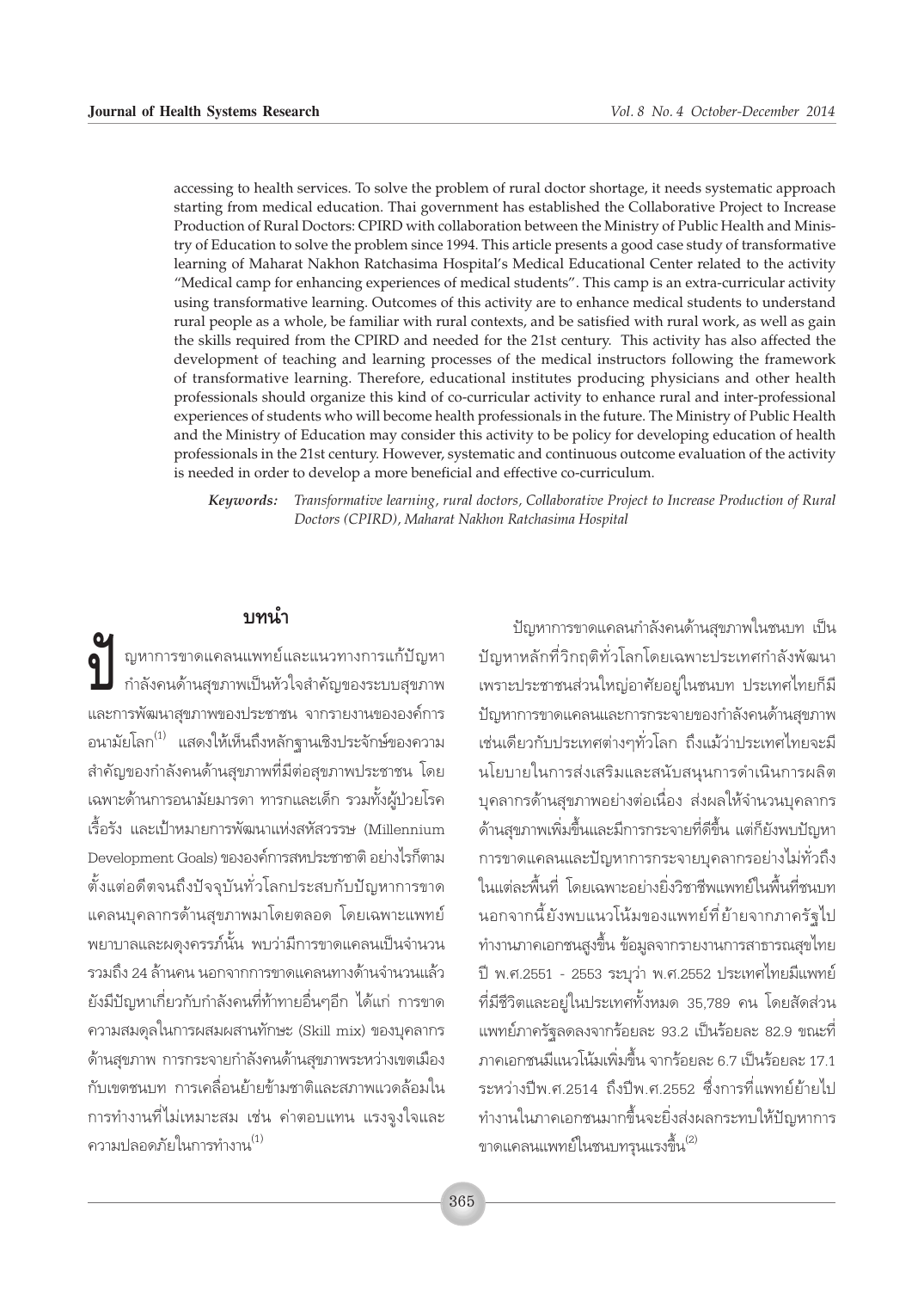กำลังคนทางด้านสุขภาพโดยเฉพาะการมีแพทย์ที่เพียง ้พอและมีประสิทธิภาพ เป็นองค์ประกอบที่สำคัญในการช่วย ให้นโยบายสุขภาพที่สำคัญของประเทศไทยประสบความสำเร็จ โดยเฉพาะนโยบายการพัฒนาระบบสุขภาพระดับปฐมภูมิซึ่ง เป็นองค์ประกอบสำคัญของการบรรลุหลักประกันสุขภาพถ้วน หน้าและความเป็นธรรมในการเข้าถึงบริการสุขภาพ<sup>(3)</sup> ดังนั้น นโยบายเพิ่มจำนวนแพทย์ในชนบทและส่งเสริมให้แพทย์ ทำงานอยู่ในชนบทได้นานจึงเป็นนโยบายหนึ่งที่สำคัญมาก ในปี พ.ศ.2537 รัฐบาลไทยได้มีแนวคิดในการรับนักศึกษาที่อาศัย อยู่ในชนบทมาเรียนแพทย์แล้วให้กลับไปทำงานในภูมิลำเนา ของตนเอง รวมทั้งให้มีการฝึกปฏิบัติงานในเขตชนบทด้วย ซึ่ง หลักการนี้สอดคล้องกับข้อเสนอแนะในการจัดการศึกษาแก่ บุคลากรด้านสุขภาพที่จะไปปฏิบัติงานในชนบทขององค์การ ้อนามัยโลกค.ศ.2010<sup>(4)</sup> ซึ่งจะทำให้แพทย์สามารถปฏิบัติงานใน ชนบทได้ยาวนานขึ้น ดังนั้น โครงการร่วมผลิตแพทย์เพิ่มเพื่อ ชาวชนบทจึงได้เริ่มดำเนินการขึ้น โดยมีการปรับหลักสูตรและ กระบวนการจัดการเรียนการสอนให้สอดคล้องกับปัญหา ้สุขภาพและความต้องการของพื้นที่ชนบท รวมทั้งการปลูกฝัง ทัศนคติที่ดีต่อการทำงานในชุมชนให้กับแพทย์ที่จะไปปฏิบัติ งานในชนบทอีกด้วย บทความวิชาการนี้จึงมีวัตถุประสงค์เพื่อ ้นำเสนอกรณีตัวอย่างที่ประสบความสำเร็จในการปรับเปลี่ยน ้กระบวนการจัดการเรียนการสอนไปสู่การเรียนรู้เพื่อการ ้เปลี่ยนแปลงในการศึกษาของแพทย์ชนบท ซึ่งส่งผลให้ บัณฑิตแพทย์มีทัศนคติที่ดีและมีคุณลักษณะของบัณฑิตที่พึง ประสงค์ในการทำงานในชนบท

# โครงการร่วมผลิตแพทย์เพิ่มเพื่อชาวชนบท (Collaborative Project to Increase Production of Rural Doctors: CPIRD)

ในปีพ.ศ.2537 คณะรัฐมนตรีมีมติเห็นชอบให้กระทรวง สาธารณสุขร่วมมือกับทบวงมหาวิทยาลัย กระทรวงศึกษาธิการ จัดทำ "โครงการร่วมผลิตแพทย์เพิ่มเพื่อชาวชนบท" เพื่อแก้ไข ปัญหาการขาดแคลนแพทย์ในชนบท โดยเริ่มรับนักศึกษาตั้ง แต่ปีการศึกษา 2538 เป็นต้นไป โดยกระทรวงสาธารณสุขได้

จัดตั้ง "สำนักงานบริหารโครงการร่วมผลิตแพทย์เพิ่มเพื่อชาว ชนบท (สบพช.)" สังกัดสำนักงานปลัดกระทรวงสาธารณสุข ในปีพ.ศ.2540 เพื่อเป็นผู้รับผิดชอบหลักของโครงการนี้ วัตถุประสงค์ของโครงการนี้ คือ เพื่อเพิ่มการผลิตแพทย์และ กระจายแพทย์ไปสู่ชนบทมากยิ่งขึ้น เพิ่มโอกาสแก่นักเรียน ในชนบทให้ได้ศึกษาวิชาแพทยศาสตร์ พัฒนารูปแบบความ ร่วมมือระหว่างกระทรวงสาธารณสุขและมหาวิทยาลัย และ พัฒนาคุณภาพระบบบริการการแพทย์และสาธารณสุขของ โรงพยาบาลศูนย์และสถาบันสมทบ โดยมีเป้าหมายของโครงการ ้คือ ผลิตแพทย์ตั้งแต่พ.ศ.2544 - 2562 ให้ได้จำนวนทั้งสิ้น  $6.807$  คน $^{(5)}$ 

โครงการนี้มีความแตกต่างจากโปรแกรมการศึกษาแพทย์ ในระบบปกติ คือ คัดเลือกนักศึกษาที่มีภูมิลำเนาอยู่ในชนบท จัดการศึกษาในระดับเตรียมคลินิก (Pre-clinic) ชั้นปีที่ 1-3 ที่คณะวิทยาศาสตร์ และ/หรือคณะแพทยศาสตร์ใน มหาวิทยาลัยที่ร่วมผลิต และระดับคลินิกในชั้นปีที่ 4 - 6 ให้ ้ศึกษาและฝึกงานที่ศูนย์แพทยศาสตรศึกษาชั้นคลินิกในโรง ้พยาบาลศูนย์และโรงพยาบาลเครือข่ายที่ใกล้ภูมิลำเนา เมื่อ จบการศึกษาแล้วจะต้องไปปฏิบัติงานในภูมิลำเนาเดิมหรือที่ ้กระทรวงสาธารณสุขกำหนดไม่น้อยกว่า 3 ปี ซึ่งจำนวนการ รับนักศึกษาในแต่ละพื้นที่จะกำหนดจากข้อมูลการกระจาย แพทย์ตามระบบข้อมูลสารสนเทศทางภูมิศาสตร์ซึ่งมีการ ปรับปรุงข้อมูลทุก 3 ปี<sup>(5)</sup>

# การเรียนรู้สู่การเปลี่ยนแปลง (Transformative Learning): กระบวนทัศน์ใหม่ในการจัดการศึกษาของ นักศึกษาแพทย์เพื่อทำงานในชุมชนและเพื่อชุมชน

กระบวนการเรียนรู้ได้มีการพัฒนามาอย่างต่อเนื่องจากการ ให้ความรู้ (Informative) เป็นการพัฒนา (Formative) และ ไปสู่การเรียนรู้สู่การเปลี่ยนแปลง (Transformative learning) เพื่อให้ทันกับการเปลี่ยนแปลงของสังคม เศรษฐกิจ เทคโนโลยีและสามารถตอบสนองความต้องการด้านสุขภาพ ของประชาชน โดยสถาบันการศึกษาและอาจารย์ผู้สอนจะต้อง ปรับเปลี่ยนกระบวนการจัดการเรียนการสอนเพื่อสร้างบัณฑิต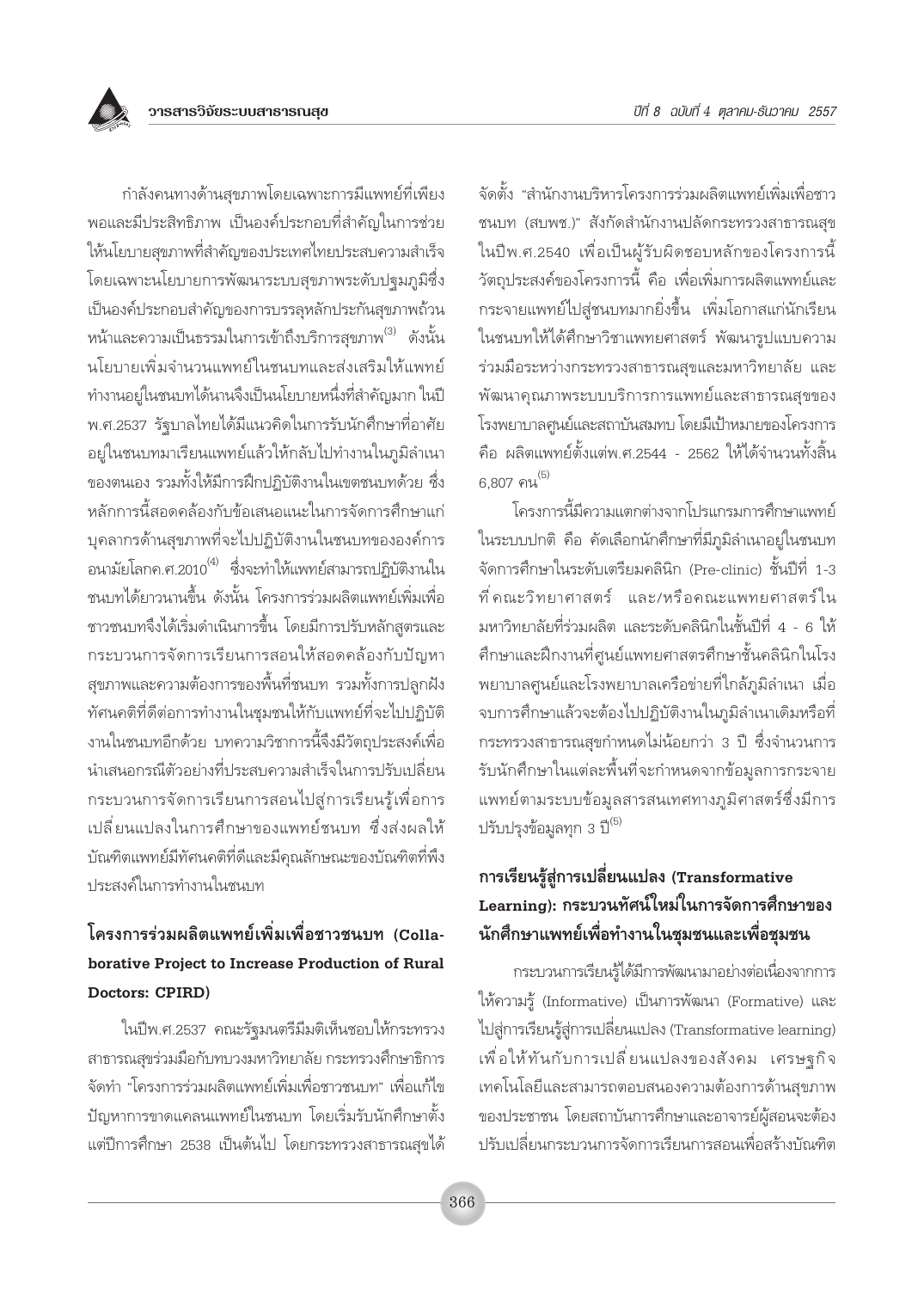ู้ที่เป็นผู้นำการเปลี่ยนแปลง ทั้งนี้ คณะกรรมการอิสระระดับ โลกเพื่อการศึกษาของบุคลากรวิชาชีพด้านสุขภาพในศตวรรษ  $\dot{\vec{n}}$  21 (Education of Health Professionals for the 21st Century: A Global Independent Commission) เสนอ แนะให้สถาบันการศึกษาที่ผลิตบุคลากรด้านสุขภาพปรับ หลักสูตรโดยเน้นสมรรถนะที่ตอบสนองต่อความจำเป็นที่ ้กำลังเปลี่ยนแปลงอย่างรวดเร็ว ส่งเสริมการศึกษาระหว่าง วิชาชีพหรือข้ามวิชาชีพ เพิ่มสัมพันธภาพและความร่วมมือ ในการทำงานเป็นทีมที่มีประสิทธิภาพ สามารถปรับตัวใน ระดับท้องถิ่นได้ดีเพื่อเพิ่มความพึงพอใจในงานและส่งเสริม วัฒนธรรม รวมทั้งสามารถตั้งคำถามเชิงวิเคราะห์วิพากษ์เพื่อ ให้เกิดการเปลี่ยนแปลงเป็นสังคมที่มีความรู้มากขึ้น ซึ่งใน ้ปัจจุบันสถาบันการศึกษาของบุคลากรด้านสุขภาพรวมทั้ง สถาบันการศึกษาแพทย์ในประเทศไทยได้มีการนำข้อเสนอ แนะนี้มาพิจารณาในการปรับปรุงสถาบันการศึกษาและการ จัดการเรียนการสอนเพื่อให้สามารถผลิตบุคลากรด้านสุขภาพ ้ที่รองรับการเปลี่ยนแปลงในศตวรรษที่ 21 ได้อย่างมื ้<br>1 เระสิทธิภาพมากขึ้น <sup>(6)</sup>

โครงการร่วมผลิตแพทย์เพิ่มเพื่อชาวชนบทได้กำหนด ภาพลักษณ์ของบัณฑิตให้เป็นแพทย์ที่มีคุณสมบัติตามเกณฑ์ มาตรฐานผู้ประกอบวิชาชีพเวชกรรมของแพทยสภา และเน้น ให้เป็นผู้ที่มีความรู้ ความเข้าใจ ประสบการณ์และมีทัศนคติที่ ดีต่อการปฏิบัติงานในชนบท โดยพร้อมที่จะให้บริการ สาธารณสุขเชิงรุกแก่ประชาชนทั้งชุมชน กระบวนการจัดการ เรียนการสอนของมหาวิทยาลัยที่ร่วมผลิตและศูนย์แพทย ิศาสตรศึกษาชั้นคลินิกจึงมีความสำคัญ และเป็นความท้าทาย อย่างมากที่จะผลิตบัณฑิตแพทย์ให้ตรงกับความต้องการของ โครงการฯ และสามารถปฏิบัติงานในชนบทเพื่อเป้าหมายให้ ประชาชนในชนบทมีสุขภาวะที่ดีได้ ดังนั้นหลักสูตรสำหรับ แพทย์ชนบทจึงเน้นสมรรถนะที่ตอบสนองต่อปัญหาสุขภาพ และความต้องการของประชาชนในชนบท ส่งเสริมการทำงาน เป็นทีมร่วมกันระหว่างสหสาขาวิชาชีพ องค์กรส่วนท้องถิ่น และชุมชน ส่งเสริมให้ผู้เรียนเข้าใจระบบสุขภาพและสามารถ เชื่อมโยงการทำงานได้ มีความเข้าใจในบริบทและปัจจัย กำหนดสุขภาพของประชาชนในชนบท และมีความสามารถใน การปรับตัวกับสภาพแวดล้อมของชนบทหรือพื้นที่ห่างไกลได้ดี

# กรณีตัวอย่างของการเรียนรู้สู่การเปลี่ยนแปลงที่ดำเนิน ิการโดยศูนย์แพทยศาสตรศึกษาชั้นคลินิก โรงพยาบาล มหาราชนครราชสีมา

โรงพยาบาลมหาราชนครราชสีมา ได้รับมอบหมายให้เป็น สถาบันผลิตแพทย์ตามโครงการร่วมผลิตแพทย์เพิ่มเพื่อชาว ชนบท โดยร่วมกับมหาวิทยาลัยมหิดล เริ่มรับนักศึกษาชั้น ้คลินิกรุ่นแรกตั้งแต่ปีการศึกษา 2542 เป็นต้นมา นักศึกษา เรียนชั้นเตรียมคลินิก ปี 1 ถึงปี 3 ภาคการศึกษาที่ 1 ที่คณะ วิทยาศาสตร์ มหาวิทยาลัยมหิดล และเรียนชั้นคลินิกตั้งแต่ ชั้นปีที่ 3 ภาคการศึกษาที่ 2 ถึงปี 6 ณ โรงพยาบาลมหาราช นครราชสีมา โดยมีคณะแพทยศาสตร์ โรงพยาบาลรามาธิบดี เป็นพี่เลี้ยง ซึ่งการผลิตนักศึกษาแพทย์ให้มีแรงบันดาลใจและ พึงพอใจและคงทำงานอยู่ในพื้นที่ชนบทเป็นเรื่องที่ท้าทายเป็น อย่างมาก โรงพยาบาลมหาราชนครราชสีมาจึงมีการปรับ กลยุทธ์การสอนโดยใช้วิธีการเรียนการสอนแบบเชิงรุกที่หลาก หลาย เพื่อที่จะพัฒนาให้ได้บัณฑิตแพทย์ที่มีคุณลักษณะ สอดคล้องกับความต้องการในศตวรรษที่ 21 เช่น การคิดเป็น ระบบ มีวิจารณญาณ การตัดสินใจ การแก้ปัญหาและการ สื่อสารที่ดี และที่สำคัญได้จัดกิจกรรมเสริมหลักสูตร คือ "ค่ายสร้างเสริมประสบการณ์นักศึกษาแพทย์" เพื่อให้นัก ้ศึกษาแพทย์ได้เข้าใจและคุ้นเคยกับบริบทของชุมชนชนบท และจูงใจให้บัณฑิตแพทย์มีความพึงพอใจในการทำงานใน ์ พื้นที่ชนบท ซึ่งนับเป็นกิจกรรมหนึ่งที่เป็นแนวทางปฏิบัติที่ดี ของการเรียนรู้สู่การเปลี่ยนแปลงและนำไปสูผลลัพธ์ที่พึง ประสงค์ ซึ่งเป็นศูนย์แพทยศาสตรศึกษาชั้นคลินิกแห่งแรกที่ ์ ริเริ่มจัดกิจกรรมนี้และจัดเป็นประจำทุก 2 เดือน

# ค่ายสร้างเสริมประสบการณ์แก่นักศึกษาแพทย์: กิจกรรม ที่ช่วยให้เกิดการเปลี่ยนแปลงทั้งนักศึกษาแพทย์และ อาจารย์แพทย์

กิจกรรมค่ายสร้างเสริมประสบการณ์แก่นักศึกษาแพทย์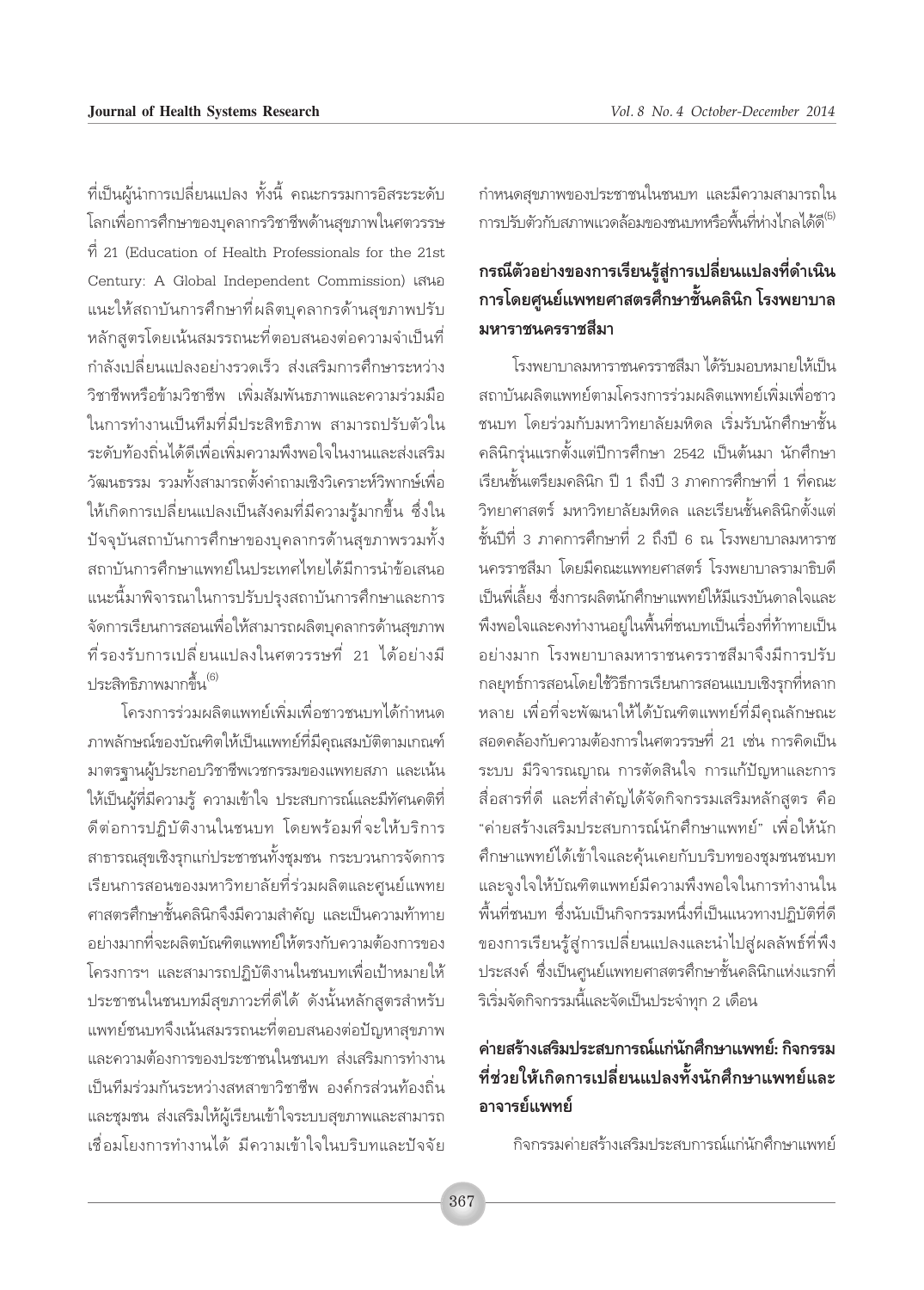

จัดขึ้นครั้งแรกในปีพ.ศ.2545 โดยการริเริ่มของอาจารย์แพทย์ และนักศึกษาแพทย์ของศูนย์แพทยศาสตรศึกษาชั้นคลินิก โรงพยาบาลมหาราชนครราชสีมา กิจกรรมค่ายจัดขึ้นในช่วง ปิดภาคฤดูร้อนของนักศึกษา โดยในครั้งแรกมีนักศึกษา แพทย์ทุกชั้นปีประมาณ 40 คนร่วมกันจัดกิจกรรมที่เน้นการ บำเพ็ญประโยชน์เพื่อสังคม เช่น อนามัยโรงเรียน โดยสอน นักเรียนเกี่ยวกับการดูแลสุขภาพเบื้องต้น จัดหาอุปกรณ์การ ้เรียนและกีฬาไปให้โรงเรียนที่ขาดแคลน ต่อมาในปีพ.ศ.2546 ้มีการพัฒนาการจัดกิจกรรม โดยเพิ่มเติมการให้คำปรึกษา ปัญหาสุขภาพและตรวจสุขภาพประชาชน จากการประเมินผล การเรียนรู้ของนักศึกษาที่ได้จากการออกค่ายฯพบว่า กิจกรรม นี้มีประโยชน์ต่อนักศึกษาอย่างมาก ทำให้นักศึกษาได้สัมผัส บทบาทวิชาชีพแพทย์ตั้งแต่เป็นนักศึกษาแพทย์ กระตุ้นให้นัก ้ศึกษาไปหาความรู้เพิ่มเติม เสริมสร้างทัศนคติที่ดีต่อการ ทำงานในชนบทและการทำงานเป็นทีม โดยนักศึกษาได้มีการ เรียนรู้จากประสบการณ์ตรงและสอดคล้องกับวิถีชีวิตใน ชนบทที่นักศึกษาจะต้องไปปฏิบัติงานเมื่อจบการศึกษาแล้ว กิจกรรมการออกค่ายฯได้พัฒนาและดำเนินการมาอย่างต่อเนื่อง ้มีการออกค่ายฯในพื้นที่ชนบทของจังหวัดนครราชสีมาและ ้จังหวัดใกล้เคียงในวันเสาร์หรือวันหยุดนักขัตถุกษ์ ครั้งละ 1 วัน ทุก 2 เดือนตั้งแต่มกราคม ปีพ.ศ.2547 เป็นต้นมา<sup>(7)</sup>

การดำเนินการมีการประสานและจัดทำอย่างเป็นระบบ ประกอบด้วย 3 ขั้นตอน คือ ขั้นเตรียมการ การดำเนินการใน วันจัดกิจกรรมและการประเมินผล ในขั้นเตรียมการนักศึกษา แพทย์ชั้นปีที่ 5 จะเป็นผู้เลือกสถานที่ ประสานงานกับผู้นำ ชุมชนและผู้เกี่ยวข้องและเตรียมกิจกรรม โดยมีนักวิชาการ การศึกษาของศูนย์แพทยศาสตรศึกษาชั้นคลินิกเป็นผู้สนับสนุน เกณฑ์การเลือกพื้นที่ คือ ต้องเป็นชุมชนในชนบทที่มีสถาน ้พยาบาลระดับปฐมภูมิและมีบุคลากรที่มีความมุ่งมั่นในการ ทำงานด้านสร้างเสริมสุขภาพ มีแพทย์ที่รับผิดชอบจากโรง ็พยาบาลชุมชนที่สนใจและยินดีสนับสนุนกิจกรรม สถานที่จัด ้กิจกรรมอาจเป็นที่สถานพยาบาลระดับปจุมภูมิ โรงเรียน วัดหรือ ชมชน $^{(7)}$ 

ในวันที่จัดกิจกรรมการออกค่าย จะมีนักศึกษาแพทย์

ทุกชั้นปีที่สนใจเข้าร่วมกิจกรรมประมาณ 30 - 40 คน แพทย์ ประจำบ้าน อาจารย์แพทย์ ที่มงานจากกลุ่มงานเภสัชกรรม นักวิชาการการศึกษาของศูนย์แพทยศาสตรศึกษาชั้นคลินิก และนักศึกษาพยาบาลศาสตร์ไปร่วมกิจกรรมด้วย ในช่วงเช้า กิจกรรมประกอบด้วย การซักประวัติ การตรวจร่างกายเบื้องต้น เช่น การชั่งน้ำหนัก วัดส่วนสูงเพื่อคำนวณดัชนีมวลกาย วัด ้ความดันโลหิต ตรวจสายตา การตรวจจอประสาทตาในรายที่ มีปัญหา การตรวจคัดกรองมะเร็งปากมดลก การตรวจครรภ์ ้ด้วยเครื่องเสียงความถี่สูง (Ultrasonography) การตรวจโรค แก่เด็กและผู้ใหญ่ที่ป่วย การจ่ายยาและให้คำแนะนำในการใช้ยา โดยนักศึกษาจะถูกจัดแบ่งตามภารกิจที่มี และนักศึกษารุ่น น้องจะมีโอกาสสังเกตการปฏิบัติงานของรุ่นพี่และอาจารย์ ้รวมทั้งสามารถขอคำปรึกษาจากรุ่นพี่และอาจารย์ได้ด้วย ใน ช่วงบ่ายอาจารย์และนักศึกษาแพทย์บางส่วนที่เสร็จภารกิจกับ ผู้ใช้บริการแล้วจะทำการเยี่ยมบ้านผู้ป่วยที่พิการหรือเป็นโรค เรื้อรังซึ่งไม่สามารถมาตรวจรักษาที่ค่ายฯได้ ในช่วงเย็นเมื่อ กิจกรรมทุกอย่างเสร็จสิ้นเรียบร้อยแล้ว จะมีกิจกรรมสรุปการ เรียนรู้ (After Action Review) โดยอาจารย์ นักศึกษา บุคลากรของศูนย์สุขภาพชุมชนและผู้นำชุมชนในพื้นที่จะมา รวมกลุ่มกันเพื่อสะท้อนความคิดเห็นเกี่ยวกับความรู้และ ประสบการณ์ที่ได้รับในการจัดกิจกรรมครั้งนี้และการพัฒนา กิจกรรมให้ดีขึ้นในครั้งต่อๆไป โดยใช้รูปแบบการเล่าเรื่อง เกี่ยวกับความสำเร็จของงานที่ทำ ประสบการณ์หรือความรู้สึก ดีๆที่ได้รับ หลังจากนั้น อาจารย์ผู้ดูแลจะสรุปการเรียนรู้ เน้น ้ความสำคัญและประโยชน์ของการเรียนรู้นอกห้องเรียน เชื่อม โยงงานสร้างเสริมสุขภาพ งานรักษาพยาบาลกับบทบาทของ สถานพยาบาลระดับต่างๆในเครือข่าย การพัฒนาตนเองของ ้นักศึกษา รวมทั้งมีการประเมินผลกับผู้ใช้บริการ บุคลากรใน ์พื้นที่และทีมงานของศูนย์แพทยศาสตรศึกษาชั้นคลินิกด้วย $^{(7)}$ 

นอกจากรูปแบบของกระบวนการจัดกิจกรรมการเรียน การสอนแล้ว แบบอย่างของอาจารย์แพทย์ที่เป็นทั้งครูและ แพทย์ที่ให้การดูแลผู้ป่วยด้วยหัวใจมนุษย์ก็เป็นสิ่งสำคัญที่จะ ช่วยให้นักศึกษาเกิดการเรียนรู้สู่การเปลี่ยนแปลง จากการไป ้ร่วมกิจกรรมออกค่ายฯเมื่อวันที่ 12 ตุลาคม 2556 พบว่า นัก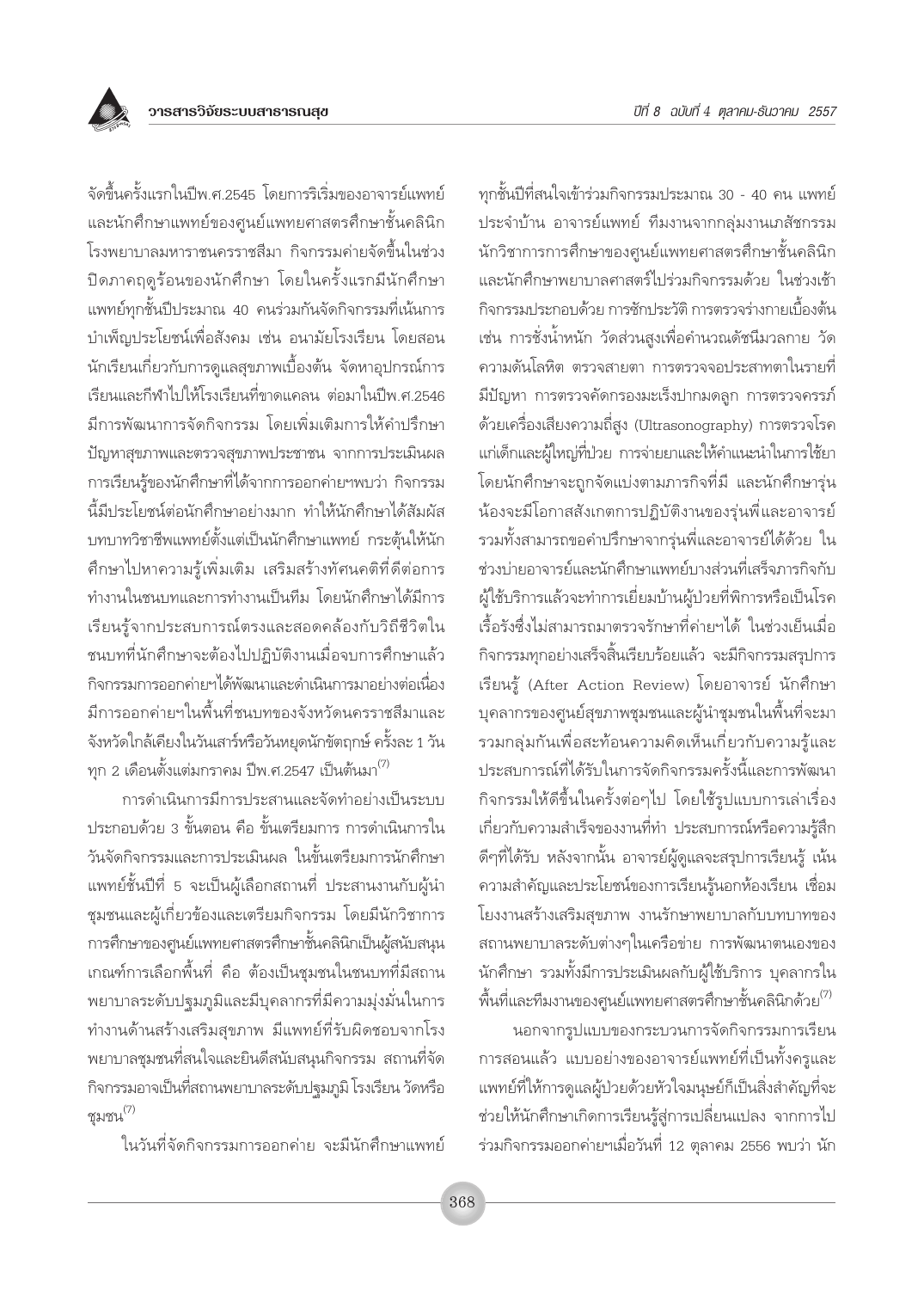คึกษาแพทย์ที่ได้ร่วมกิจกรรมบริการสุขภาพกับอาจารย์แพทย์ และสหสาขาวิชาชีพด้านสุขภาพได้ฝึกการทำงานเป็นทีม และ จากการสื่อสารกับทั้งบุคลากรผู้ใช้บริการและนักศึกษาแพทย์ หลายคนกล่าวตรงกันว่า อาจารย์แพทย์ประจำกลุ่มเรียนรู้เป็น ้แบบอย่างในการเป็นแพทย์ที่ดีของนักศึกษาแพทย์ในการ ให้การดูแลผู้ป่วยด้วยหัวใจความเป็นมนุษย์ ในการดูแลรักษา แบบองค์รวมและเป็นครูที่ดีในการสอนนักศึกษาโดยใช้การ สะท้อนคิดเพื่อให้เกิดการเรียนรู้จากภายในของนักศึกษาเอง ดังตัวอย่างต่อไปนี้

ณ บ้านเล็กและเก่าหลังหนึ่งในหมู่บ้านโนนตูมซึ่งเป็น หมู่บ้านในชนบทอำเภอชุมพวง จังหวัดนครราชสีมา นายแพทย์สรรัตน์ เลอมานุวรรัตน์ นั่งอยู่บนเก้าอี้ข้าง ผู้ป่วยอายุประมาณ 38 ปีซึ่งเป็นอัมพาตบริเวณแขน และขาทั้งสองข้าง ผู้ป่วยนอนอยู่บนรถเข็นปรับนอนที่ ชานบ้าน นายแพทย์สรรัตน์กุมมือผู้ป่วยไว้พร้อมมองตา ผู้ป่วยด้วยใบหน้าที่ยิ้มแย้มและแววตาที่อบอุ่นเมตตาใน ขณะที่กล่าวแนะนำตนเองและบอกว่ามีนักศึกษาแพทย์ ชั้นปีที่ 3-6 ประมาณ 20 คนร่วมกิจกรรมเยี่ยมบ้านด้วย ภายหลังการประเมินผู้ป่วยแล้ว นายแพทย์สรรัตน์ได้ ถามนักศึกษาหลายคำถาม ล้วนเป็นคำถามที่ทำให้นัก ้ศึกษาแพทย์ต้องสะท้อนคิด ยกตัวอย่างเช่น "ถ้านัก ้ศึกษาประสบอุบัติเหตุแล้วสลบไปชั่วครู่ เมื่อฟื้นขึ้นมา ้พบว่าไม่สามารถขยับแขนและขาทั้งสองข้างได้ นักศึกษา จะรู้สึกอย่างไร" (8)

(ที่มา Turner K, Wisawatapnimit P. Medical education with a community focus at Maharat Nakhon Ratchasima Hospital. In: Sumriddetchkajorn K, Turner K, Charoensuk S, editors. The companion book for field trips of Prince Mahidol Award Conference 2014 in Transformative Learning for Health Equity; 2014 Jan 27-31; Pattaya, Thailand. 2014. Bangkok: Plan Printing Co., Ltd. p. 36-47.)

## ผลลัพธ์และความท้าทายของค่ายสร้างเสริมประสบ การณ์แก่นักศึกษาแพทย์

กิจกรรมของค่ายสร้างเสริมประสบการณ์แก่นักศึกษา แพทย์สอดแทรกการเรียนการสอนที่เน้นการดูแลผู้ป่วยแบบ องค์รวมและการใช้คำถามสะท้อนคิดที่ช่วยให้นักศึกษาเข้าใจ สภาพความยากลำบากทางร่างกาย จิตใจและสังคมของผู้ป่วย และครอบครัว ช่วยเพิ่มประสบการณ์ในการดูแลผู้ป่วยใน ชุมชนให้กับนักศึกษาแพทย์ นอกจากนี้การเรียนการสอนที่ หลากหลายรูปแบบในสถานการณ์จริงยังช่วยส่งเสริมทักษะ การคิดวิเคราะห์และช่วยให้นักศึกษาเรียนรู้เกี่ยวกับบริบทของ ชมชน วิถีชีวิต สังคมและวัฒนธรรมของประชาชนในชนบท รวมทั้งเป็นโอกาสที่จะสอดแทรกเกี่ยวกับคุณความดีและ ้คุณค่าของวิชาชีพแพทย์ เพื่อสร้างทัศนคติที่ดีให้กับนักศึกษา แพทย์ในการทำงานในชนบทอีกด้วย การใช้กลยุทธ์เหล่านี้ สามารถช่วยให้นักศึกษาสามารถระบุปัจจัยที่มีผลต่อสุขภาพ ของประชาชนและเข้าใจความยากลำบากที่ผู้ป่วยและครอบ ้ครัวซึ่งอาศัยอยู่ในชนบทต้องเผชิญ ซึ่งความเข้าใจอย่างลึกซึ้ง นี้ไม่สามารถเกิดขึ้นได้จากการเรียนในห้องเรียนหรือการฝึก ปฏิบัติในโรงพยาบาลที่ตั้งอยู่ในชุมชนเมือง นายแพทย์สรรัตน์ เลอมานุวรรัตน์ รองผู้อำนวยการศูนย์แพทยศาสตรศึกษาชั้น คลินิก โรงพยาบาลมหาราชนครราชสีมา และเป็นอาจารย์ผู้ ริเริ่มกิจกรรมการออกค่ายฯ กล่าวว่า "เราต้องการผลิตแพทย์ ที่มีคุณภาพผู้ซึ่งสามารถดูแลปัญหาทั้งทางด้านร่างกายและ จิตใจของผู้ป่วยได้ เข้าใจบริบทของประชาชนและยอมรับว่า ประชาชนเป็นมนุษย์ เปรียบเสมือนกับการปลูกพืชที่อ่อนๆ ้นักศึกษาแพทย์ต้องการการปลูกฝังและพัฒนา เมื่อเขาเจริญ ้เติบโต เขาจะสามารถแผ่กิ่งก้านของความดีและเข้าใจ มนุษยชาติ"<sup>(8)</sup>

อาจารย์และนักศึกษาแพทย์ที่ออกค่ายสร้างเสริมประสบ การณ์แก่นักศึกษาแพทย์ที่องค์การบริหารส่วนตำบลโนนตูม ้อำเภอชุมพวง จังหวัดนครราชสีมา เมื่อวันที่ 12 ตุลาคม 2556 เห็นพ้องกันว่ากิจกรรมนี้สร้างแรงบันดาลใจให้นักศึกษาใน ขณะเรียนรู้ ปลูกฝังทัศนคติทางบวกในการทำงานในชนบท และพัฒนาทักษะการทำงานเป็นทีมกับสหสาขาวิชาชีพรวมถึง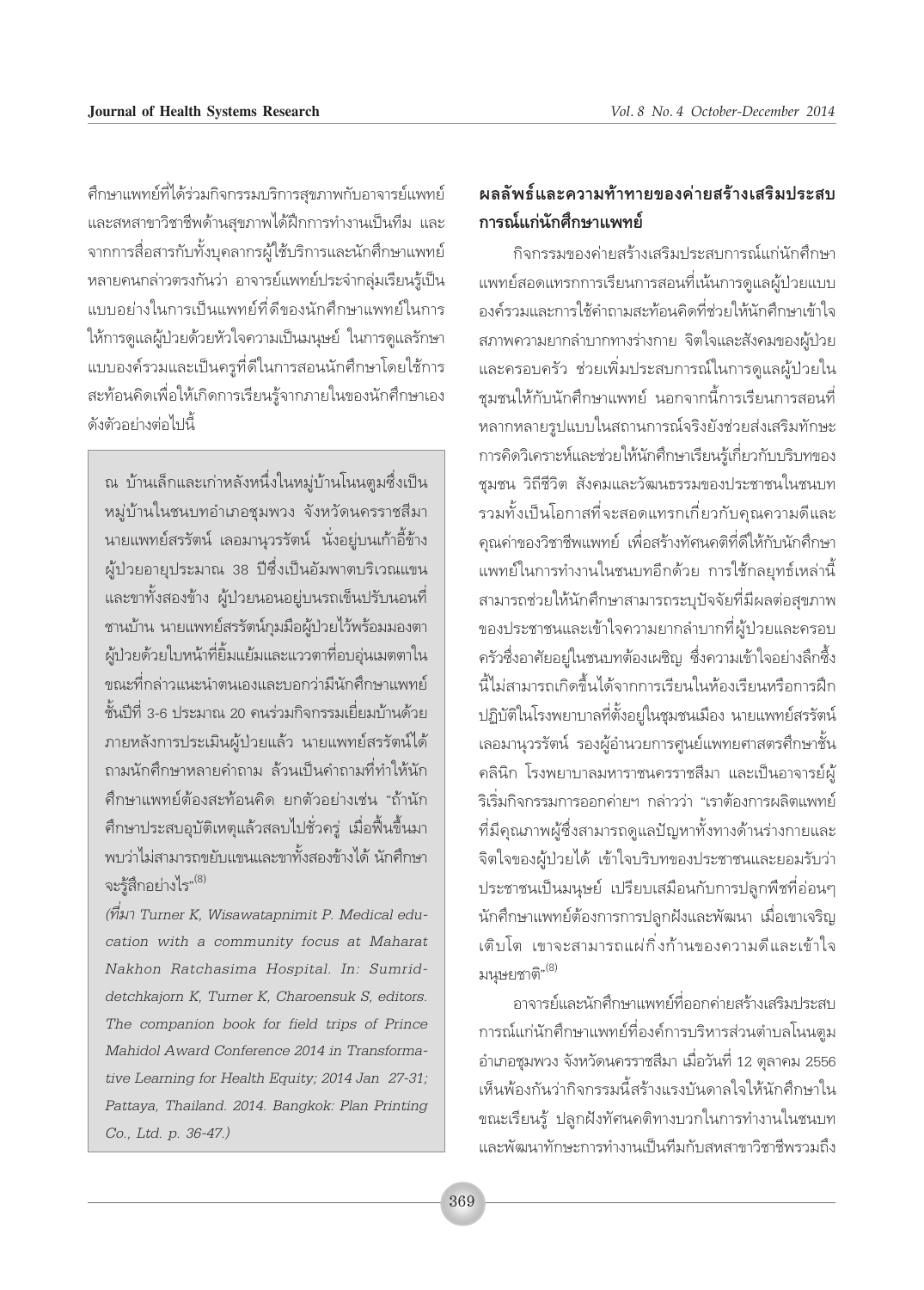อัลตราซาวนด์และให้การดูแลหญิงตั้งครรภ์ที่ศูนย์บริการ สุขภาพใกล้โรงพยาบาลมหาราชนครราชสีมาด้วย"<sup>(9)</sup>

แพทย์หญิงกุลฤดี วงศ์เบญจรัตน์ กุมารแพทย์และ อาจารย์แพทย์ของโรงพยาบาลมหาราชนครราชสีมา ซึ่งร่วมใน กิจกรรมการออกค่ายที่องค์การบริหารส่วนตำบลโนนตูม กล่าวว่า "ในการออกค่ายครั้งแรก ได้ติดตามนายแพทย์ สรรัตน์และนักศึกษาแพทย์ไปร่วมกิจกรรมเยี่ยมบ้านของเด็ก ้สมองพิการ กิจกรรมนี้ช่วยทำให้เข้าใจผู้ป่วยมากขึ้น ไม่ใช่ ้เข้าใจแต่โรคเท่านั้น ในฐานะของแพทย์ เราจะต้องเข้าใจสภาพ แวดล้อมของผู้ป่วยด้วย ผู้ป่วยอาศัยอยู่ในสภาพแวดล้อม ้อย่างไร เราจะสามารถลดภาระของผู้ปกครองของผู้ป่วยได้ ้อย่างไร เราต้องให้กำลังใจผู้ปกครองด้วย หลังจากการเข้าร่วม กิจกรรมการออกค่ายในครั้งแรก ทัศนคติที่มีต่อผู้ป่วยได้ เปลี่ยนไป เริ่มต้นที่จะมองผู้ป่วยแบบองค์รวม ไม่ได้มุ่งเน้น เฉพาะโรคอย่างเดียว หมอได้ปรับเปลี่ยนจากผู้เชี่ยวชาญใน การรักษาในโรงพยาบาลเป็นคนที่มีจิตวิญญาณของชุมชนและ มีมุมมองแบบองค์รวม" $^{(\mathrm{10})}$ 

ถึงแม้ว่า กิจกรรมค่ายสร้างเสริมประสบการณ์แก่นัก ้ศึกษาแพทย์จะสามารถเพิ่มพูนความรู้ ความสามารถในการ ดูแลผู้ป่วยแบบองค์รวมและทัศนคติที่ดีต่อการทำงานทางการ แพทย์ในชนบทให้กับอาจารย์และนักศึกษาแพทย์ แต่ กิจกรรมการออกค่ายฯ ยังคงมีความท้าทายหลายประการที่ ้ควรพิจารณาเพื่อการพัฒนาให้เป็นแนวปฏิบัติที่ดีเลิศ ประการ แรก คือ กิจกรรมการออกค่ายฯเป็นเพียงกิจกรรมเสริม หลักสูตรที่มีลักษณะเป็นกิจกรรมจิตอาสา ดังนั้น การเสริม สร้างคุณลักษณะและทัศนคติที่ดีต่อการทำงานในชนบทของ นักศึกษาแพทย์ที่ไม่ได้เข้าร่วมกิจกรรมการออกค่ายฯยังคง เป็นความท้าทายของศูนย์แพทยศาสตรศึกษาชั้นคลินิก โรง พยาบาลมหาราชนครราชสีมา ที่จะต้องจัดกระบวนการเรียน การสอนให้กับนักศึกษาแพทย์ในกลุ่มนี้เพื่อให้มีสมรรถนะที่ เหมาะสมกับการเป็นแพทย์ในชนบท ประการที่สอง คือ การ ขาดการประเมินผลลัพธ์ของกิจกรรมการออกค่ายฯอย่างเป็น ระบบ ซึ่งควรมีการดำเนินการอย่างต่อเนื่อง เพื่อประโยชน์ใน การปรับปรุงกิจกรรมและขยายผลไปสู่ศูนย์แพทยศาสตรชั้น

เทคนิคการติดต่อสื่อสาร การเรียนในสถานการณ์จริงยังช่วย ให้นักศึกษาเข้าใจชุมชนและประชาชนในชุมชน รวมทั้งคุ้นเคย กับสภาพที่นักศึกษาจะต้องเผชิญและทำงานเมื่อสำเร็จการ ้ศึกษาแล้ว แพทย์หญิงพิรพร ภูมิวิริยา แพทย์ประจำบ้านชั้น ้ปีที่ 1 ซึ่งมีความตั้งใจตั้งแต่ก่อนเรียนที่จะเป็นแพทย์ชนบท สะท้อนคิดว่า "จบการศึกษาจากโรงพยาบาลมหาราช นครราชสีมา ในระหว่างเรียนได้เข้าร่วมกิจกรรมการออกค่าย ้สร้างเสริมประสบการณ์แก่นักศึกษาแพทย์หลายครั้ง ขณะนี้ กลับมาศึกษาแพทย์ประจำบ้านที่นี่ ก็ยังร่วมกิจกรรมออกค่าย เท่าที่จะสามารถเข้าร่วมได้ กิจกรรมการออกค่ายนี้ช่วยให้เรา เรียนรู้วิธีการพูดและสื่อสารกับประชาชนในชนบท ครั้งแรกที่ เข้าร่วมกิจกรรมนี้ เป็นนักศึกษาแพทย์ปีที่ 3 ยังไม่เข้าใจว่าผู้ ป่วยพูดอะไร ถึงแม้ว่าจะรู้ว่าผู้ป่วยมือาการปวดหลัง ก็ไม่รู้ว่า จะรักษาเขาอย่างไร หลังจากเข้าร่วมกิจกรรมการออกค่ายสอง ถึงสามครั้ง จึงสามารถช่วยเหลือผู้ป่วยได้ เราเรียนรู้ไม่ใช่ เฉพาะแต่โรคและวิธีการรักษาเท่านั้น เราเรียนรู้ชุมชนและ ประชาชนในชุมชนด้วย รวมทั้งเหตุผลที่ทำให้ผู้ป่วยไม่ สามารถมาโรงพยาบาลได้"<sup>(8)</sup> เนื่องด้วยประโยชน์และคุณค่า ของกิจกรรมนี้ ถึงแม้ว่ากิจกรรมนี้จะเป็นกิจกรรมจิตอาสา และไม่ได้นับเป็นชั่วโมงของการศึกษา จำนวนนักศึกษา อาจารย์แพทย์ และเจ้าหน้าที่ที่เข้าร่วมในกิจกรรมการออกค่าย ้นี้เพิ่มขึ้นอย่างต่อเนื่อง ปัจจุบันการออกค่ายแต่ละครั้งมีผู้เข้า ร่วมมากกว่าหนึ่งร้อยคน<sup>(8)</sup>

นอกจากผลลัพธ์ที่มีต่อนักศึกษาแพทย์แล้ว กิจกรรม การออกค่ายนี้ยังมีผลต่ออาจารย์แพทย์ที่ร่วมกิจกรรมโดยก่อ ให้เกิดการเปลี่ยนแปลงมุมมองและปรับเปลี่ยนแนวคิดในการ เรียนการสอนที่เน้นชุมชนและการดูแลสุขภาพแบบองค์รวม มากขึ้นอีกด้วย นายแพทย์พิเศก ทองสวัสดิ์วงศ์ สูตินรีแพทย์ อาวุโสและอาจารย์แพทย์ของโรงพยาบาลมหาราชนครราชสีมา ้กล่าวว่า "ผมได้ร่วมกิจกรรมกับนายแพทย์สรรัตน์ตั้งแต่ใน ช่วงปีแรกๆของโครงการนี้ และรู้สึกประทับใจเป็นอย่างมาก จนถึงปัจจุบันนี้ผมได้เข้าร่วมกิจกรรมนี้มากกว่า 40 ครั้งแล้ว และได้ประยุกต์กิจกรรมเหล่านี้ในการสอนของผม โดยการ มอบหมายให้นักศึกษาแพทย์คัดกรองมะเร็งปากมดลูก ตรวจ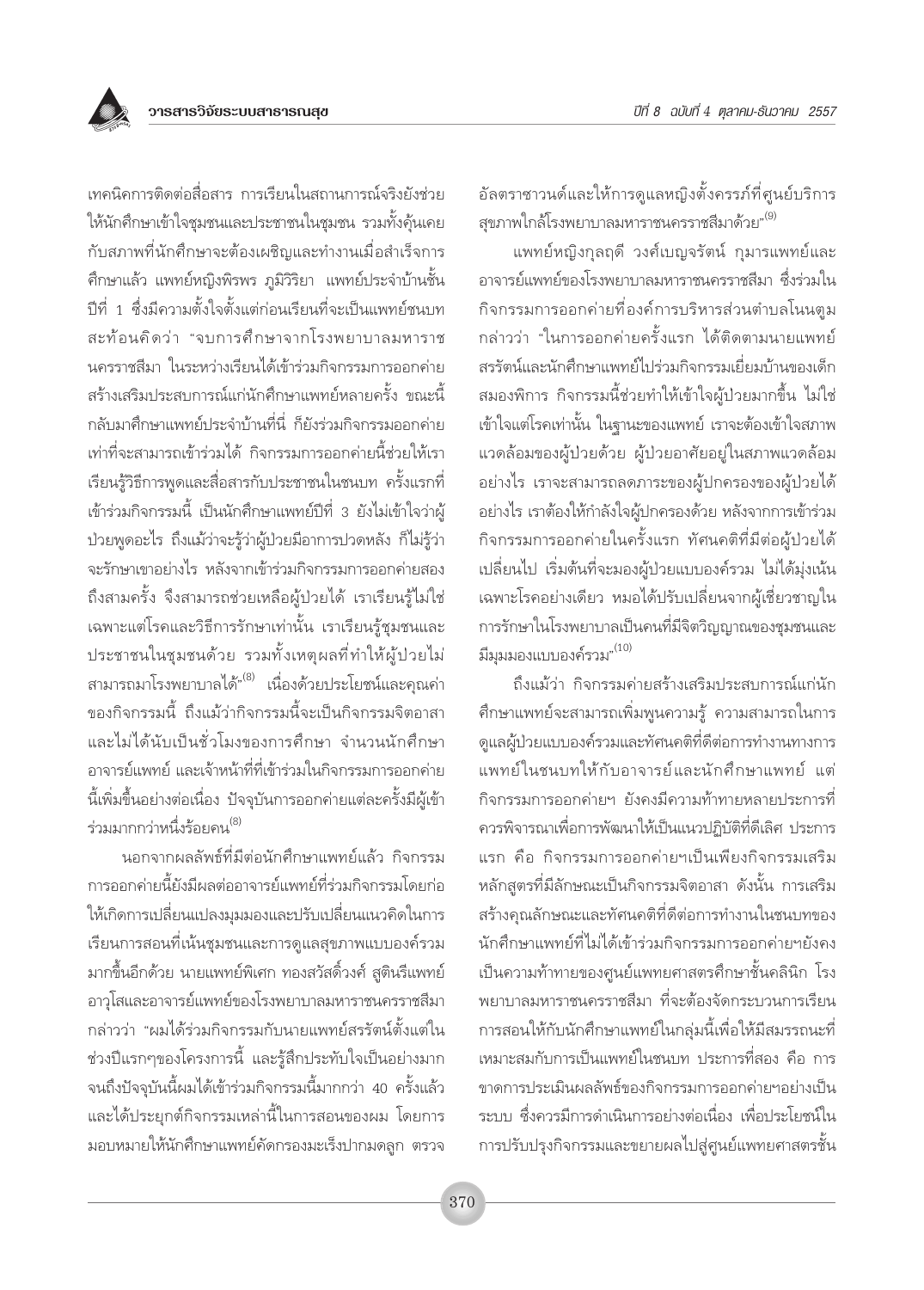้คลินิกแห่งอื่นๆ รวมทั้งอาจจะขยายผลไปสู่การปรับกิจกรรม และกระบวนการเรียนการสอนที่เน้นการเรียนรู้ร่วมกันของสห สาขาวิชาชีพมากขึ้น ซึ่งการทำงานร่วมกันของทีมสหสาขา วิชาชีพเป็นสิ่งสำคัญมากในการทำงานของทางด้านสุขภาพของ ประชาชนในชนบท และประการสุดท้าย คือ การเคลื่อนย้าย ิสถานที่ของกิจกรรมการออกค่ายฯในแต่ละครั้ง ซึ่งส่วนใหญ่ จะไม่ซ้ำที่เดิม ถึงแม้ว่าจะเป็นประโยชน์ต่อการให้บริการทาง ้สุขภาพแก่ประชาชนในชนบทในวงกว้าง แต่ความยั่งยืนของ การสร้างเสริมสุขภาพหรือการให้บริการทางการแพทย์แก่ ประชาชนที่มีความยากลำบากในการเข้าถึงระบบบริการ สุขภาพอาจจะเป็นประเด็นที่จะต้องนำมาพิจารณาในการเลือก ิสถานที่ในการออกค่ายฯร่วมด้วย

# แนวทางการปฏิบัติที่ : กระบวนการที่ดีนำไปสู่ผลลัพธ์ ที่ดีเลิศ

อัตราการคงทำงานอยู่ของแพทย์ชนบทที่จบการศึกษาจาก ศูนย์แพทยศาสตรศึกษาชั้นคลินิก โรงพยาบาลมหาราช นครราชสีมา แสดงให้เห็นถึงความสำเร็จของกระบวนการ จัดการเรียนรู้ทั้งในและนอกหลักสูตรของโครงการร่วมผลิต ้แพทย์เพิ่มเพื่อชาวชนบท จากรายงานของศูนย์แพทยศาสตร ้ศึกษาชั้นคลินิกแห่งนี้ พบว่า บัณฑิตแพทย์ที่สำเร็จการศึกษา จากศูนย์แห่งนี้ยังทำงานเป็นแพทย์ชนบทหลังจากครบระยะ เวลาชดใช้ทุน 3 ปีแล้ว (รุ่นที่ 1-8) สูงเท่ากับ 81-100% ตั้งแต่ ช่วง ปีพ.ศ.2548-2555 $^{(11)}$  (ดังแสดงในรูปที่ 1) ซึ่งการย้ายด้วย เหตุผลทางครอบครัวเป็นสาเหตุหลักที่ทำให้บัณฑิตแพทย์บาง ิดนไม่สามารถปฏิบัติงานในชนบทครบระยะเวลาชดใช้ทุน ้อย่างไรก็ตาม อัตราการคงทำงานอยู่ในชนบทของบัณฑิต แพทย์ที่สำเร็จการศึกษาจากศูนย์แพทยศาสตรศึกษาชั้น คลินิกของโรงพยาบาลมหาราชนครราชสีมายังคงอยู่ในระดับ สูงเมื่อเทียบกับบัณฑิตแพทย์ที่สำเร็จการศึกษาจากโครงการฯ ในภาพรวมและบัณฑิตแพทย์ที่สำเร็จการศึกษาในระบบปกติ ์ซึ่งจากการศึกษาของนงลักษณ์ พะไกยะ<sup>(12)</sup> พบว่า 80% และ 16% ของแพทย์จากโครงการร่วมผลิตแพทย์เพิ่มเพื่อชาว ชนบทยังคงปฏิบัติงานในชนบทหลังจากสำเร็จการศึกษาแล้ว 3 ปี และ 10 ปี ตามลำดับ ในขณะที่ 70% และ 10% ของ แพทย์ที่จบการศึกษาในระบบปกติยังคงปฏิบัติงานในชนบท หลังจากสำเร็จการศึกษาแล้ว 3 ปี และ 10 ปีตามลำดับ



นอกจากนี้ การศึกษาของวีระศักดิ์ พุทธาศรีและคณะ<sup>(13)</sup>

รูปที่ 1 ้อัตราการปฏิบัติงานในชนบทครบกำหนดตามสัญญาการใช้ทุน 3 ปี ของแพทย์ที่สำเร็จการศึกษาจากโครงการร่วมผลิตแพทย์เพิ่ม ้เพื่อชาวชนบท ของศนย์แพทยศาสตรศึกษาชั้นคลินิก โรงพยาบาลมหาราชนครราชสีมา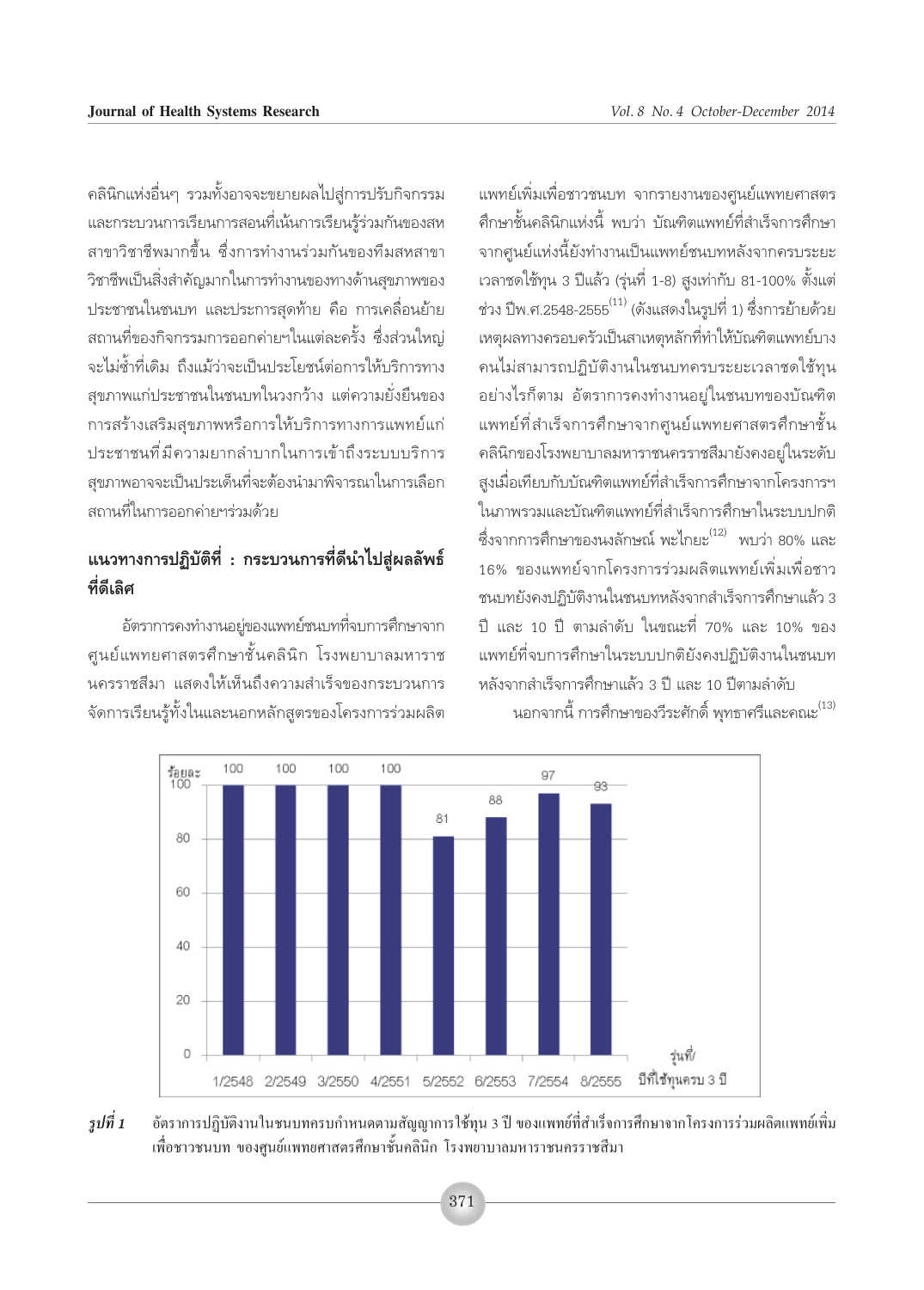

# บทสรุปและวิจารณ์

ประสบการณ์ของโรงพยาบาลมหาราชนครราชสีมาในการ เข้าร่วมโครงการร่วมผลิตแพทย์เพิ่มเพื่อชาวชนบท และการ จัดกิจกรรมเสริมหลักสูตร "ค่ายสร้างเสริมประสบการณ์แก่ ้นักศึกษาแพทย์" ยืนยันข้อแนะนำเชิงนโยบายขององค์การ ้อนามัยโลก<sup>(4)</sup> ว่าการคัดเลือกนักศึกษาจากเขตชนบท การจัด หลักสูตรและจัดกิจกรรมให้นักศึกษาได้มีประสบการณ์ตรงใน การทำงานในชนบทนั้น มีผลดีต่ออัตราการคงทำงานในชนบท สามารถสรุปข้อดีของโครงการร่วมผลิตแพทย์เพิ่มเพื่อ

ชาวชนบทและกิจกรรมเสริมหลักสูตรโดยย่อได้ ดังนี้

1) เป็นกระบวนที่ทำให้เกิดการทำงานร่วมกันเป็นทีม ระหว่างสหสาขาวิชาชีพ และทำให้เกิดการเรียนรู้ ซึ่งนำไปสู่ การเปลี่ยนแปลงของทั้งนักศึกษา อาจารย์แพทย์ และผู้ร่วม งานอื่นๆด้วย

2) บัณฑิตแพทย์ของโครงการฯ ที่จบการศึกษามี ิ คุณสมบัติต่างๆที่ดีและเหมาะสมต่อการทำงานในชนบท ดังนี้

■ มีความรู้ ทักษะและทัศนคติที่ดีต่อประชาชนใน ชนบท และการทำงานในชนบท

■ มีสมรรถนะทางด้านคลินิก (clinical competency) เพียงพอในการจัดการปัญหาสุขภาพของประชาชน

• มีทัศนคติที่ดีในการทำงานเป็นทีมกับเพื่อนร่วมงาน จากสหสาขาวิชาชีพ รวมทั้งมีทักษะในการสื่อสาร มีสมรรถนะ ้ด้านการบริหารจัดการทางสุขภาพและการสาธารณสุข ที่ตอบ สนองต่อระบบสุขภาพของประชาชนในชุมชนได้

• มีแนวโน้มที่จะปฏิบัติงานชดใช้ทุนครบระยะเวลา 3 ปี และมีอัตราการคงทำงานในชนบทสูงขึ้นกว่าปกติ

การเรียนรู้สู่การเปลี่ยนแปลงเป็นกระบวนการเรียน การสอนที่ก่อให้เกิดผลลัพธ์เชิงบวกทั้งต่อนักศึกษาแพทย์ อาจารย์แพทย์ องค์กร สังคมและประชาชน โดยเฉพาะอย่าง ยิ่งช่วยให้แพทย์สามารถให้การดูแลแบบองค์รวม สามารถ ปฏิบัติงานในชนบทได้อย่างมีความสุขและยาวนาน ซึ่งจะช่วย ตอบสนองความต้องการทางด้านสุขภาพของประชาชนและลด

เกี่ยวกับความคิดเห็นของบัณฑิตแพทย์ที่ได้รับการคัดเลือก และเรียนในระบบปกติกับบัณฑิตแพทย์ที่ได้รับการคัดเลือก และเรียนในโครงการร่วมผลิตแพทย์เพิ่มเพื่อชาวชนบท ระหว่างปีพ.ศ.2553 - 2555 สนับสนุนผลการศึกษาที่พบว่า บัณฑิตแพทย์ของโครงการร่วมผลิตแพทย์เพิ่มเพื่อชาวชนบท ้มีแนวโน้มที่จะปฏิบัติงานชดใช้ทุนครบระยะเวลา 3 ปีมากกว่า ้บัณฑิตแพทย์ที่จบการศึกษาจากระบบปกติ นอกจากนี้บัณฑิต แพทย์ที่จบการศึกษาจากโครงการร่วมผลิตแพทย์เพิ่มเพื่อชาว ชนบทมีทัศนคติที่ดีต่อประชาชนในชนบท มีทักษะในการ สื่อสารและในการทำงานกับทีมสหสาขาวิชาชีพ มีสมรรถนะใน ด้านการบริหารจัดการทางสุขภาพและการสาธารณสุข มี สมรรถนะทางด้านคลินิกรวมถึงด้านสูตินรีแพทย์สูงกว่า บัณฑิตแพทย์ที่จบการศึกษาในระบบปกติ แต่มีสมรรถนะ ด้านการดูแลทางอายุรกรรม การดูแลผู้ป่วยเด็ก การดูแลทาง ์ศัลยกรรม และการดูแลโรคทั่วไปน้อยกว่าบัณฑิตแพทย์ที่จบ การศึกษาในระบบปกติ

# การเปลี่ยนแปลงเชิงบวกจากโครงการร่วมผลิตแพทย์ ้เพิ่มเพื่อชาวชนบท: มุมมองของโรงพยาบาลร่วมผลิต

การเป็นศูนย์แพทยศาสตรศึกษาชั้นคลินิกของโครงการ ร่วมผลิตแพทย์เพิ่มเพื่อชาวชนบทนั้นทำให้โรงพยาบาลได้ ประโยชน์ด้วย นายแพทย์ณรงค์ อภิกุลวณิช ผู้อำนวยการโรง พยาบาลมหาราชนครราชสีมา(ในขณะให้สัมภาษณ์) ให้ข้อคิด เห็นว่า โครงการนี้ทำให้แพทย์และอาจารย์แพทย์ได้ปรับ เปลี่ยนมุมมองเป็นแบบองค์รวมเช่นกัน ซึ่งส่งผลให้บริการ ของโรงพยาบาลดีขึ้น นายแพทย์ณรงค์ ยกตัวอย่างว่า "การ ดูแลผู้ป่วยโรคเบาหวานหนึ่งคน มีหลายวิชาชีพเข้ามาเกี่ยวข้อง ้กุมารแพทย์ แพทย์ นักโภชนากร แพทย์เฉพาะทางโรคไต และแพทย์เฉพาะทางโรคตา ขึ้นอยู่กับภาวะแทรกช้อนของผู้ป่วย โดยผ่านกระบวนการเรียนแบบนี้ นักศึกษาสามารถพัฒนา ้สัมพันธภาพกับอาจารย์แพทย์และวิชาชีพอื่นๆ จึงทำให้นัก ้ศึกษาสามารถทำงานกับผู้อื่นเป็นทีมได้อย่างดีมาก"<sup>(14)</sup>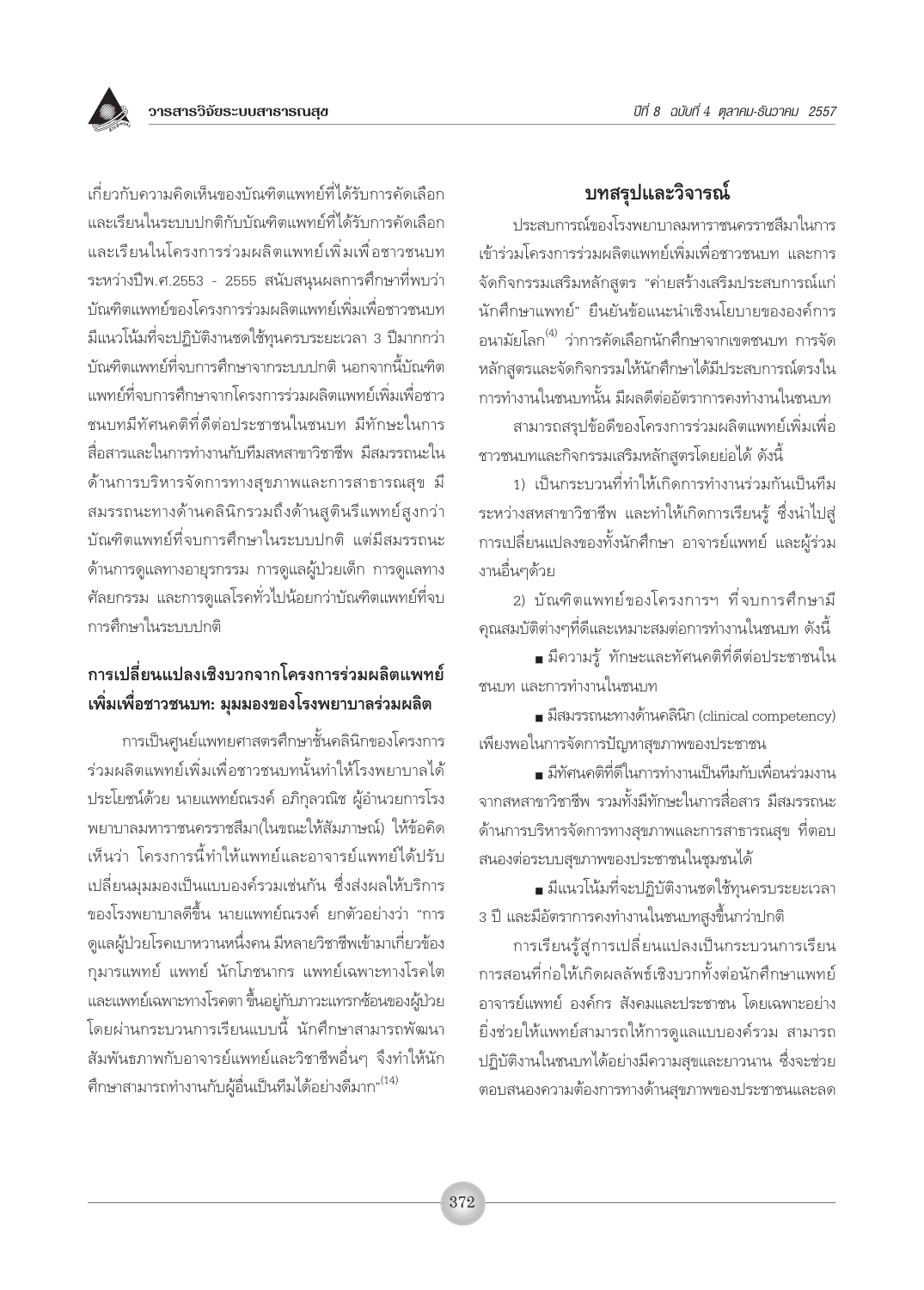้ความไม่เป็นธรรมทางด้านสุขภาพสำหรับประชาชน โดย เฉพาะประชาชนที่อยู่ในชนบท ซึ่งผลลัพธ์เหล่านี้เป็นสิ่งที่ ยืนยันได้อย่างชัดเจนว่าอาจารย์แพทย์ได้นำปรัชญาของกรม หลวงสงขลานครินทร์ ผู้ซึ่งเป็นพระบิดาแห่งการแพทย์และ สาธารณสุขไทย ที่ว่า "ฉันไม่ได้ต้องการให้เธอเป็นเพียงหมอ ้อย่างเดียวเท่านั้น แต่ฉันต้องการให้เธอเป็นคนด้วย" มาใช้ เป็นหลักปภิบัติ

ดังนั้น บทความนี้จึงมีข้อเสนอแนะให้มีการพิจารณาจัด ้กิจกรรมเสริมหลักสตรสำหรับนักศึกษาแพทย์ อาจารย์แพทย์ และทีมสหสาขาวิชาชีพ เพื่อให้มีประสบการณ์ทำงานในชนบท ร่วมกันให้มากขึ้น โดยให้มีการจัดกิจกรรมนี้ในโครงการร่วม ผลิตแพทย์เพิ่มเพื่อชนบทในโรงพยาบาลอื่นๆ รวมทั้งในการ ้ศึกษาของนักศึกษาแพทย์ในระบบปกติ นอกจากนั้น ให้ พิจารณาจัดกิจกรรมฯสำหรับการศึกษาของวิชาชีพด้าน สาธารณสุขอื่นๆด้วย โดยกระทรวงสาธารณสุขและกระทรวง ้ศึกษาธิการอาจพิจารณาให้เป็นนโยบายของกระทรวงฯเพื่อ ้ พัฒนาการศึกษาของบุคลากรวิชาชีพด้านสุขภาพในศตวรรษที่  $21$  ต่อไป

้อย่างไรก็ตาม โครงการร่วมผลิตแพทย์เพิ่มเพื่อชาว ชนบทและกระบวนการจัดการเรียนการสอนของแต่ละศูนย์ แพทยศาสตรศึกษาชั้นคลินิกที่สามารถพัฒนาบัณฑิตแพทย์ ให้ปฏิบัติงานในชนบทได้อย่างมีประสิทธิภาพ มีความสุขใน การปฏิบัติงานและสามารถปฏิบัติในชนบทได้เป็นระยะ เวลายาวนานนั้น ยังคงมีความท้าทายที่ต้องการการคิดด้วย กระบวนทัศน์ใหม่เพื่อให้สอดคล้องกับการเปลี่ยนแปลงของ ้สังคมและความซับซ้อนของระบบสขภาพ และควรจะต้องมื การประเมินผลลัพธ์ที่เป็นระบบและต่อเนื่องมากขึ้น เพื่อ ปรับปรุงกระบวนการจัดการเรียนการสอนและกิจกรรมเสริม หลักสูตรดังเช่นค่ายเสริมสร้างประสบการณ์ให้มีประสิทธิภาพ มากยิ่งขึ้น

### กิตติกรรมประกาศ

ขอขอบคุณ ศูนย์แพทยศาสตรศึกษาชั้นคลินิก โรง พยาบาลมหาราชนครราชสีมา ผู้ให้ข้อมูลทุกท่านประกอบด้วย

นายแพทย์ณรงค์ อภิกุลวณิช, นายแพทย์สรรัตน์ เลอมานุวร รัตน์, นายแพทย์พิเศก ทองสวัสดิ์วงศ์, แพทย์หญิงกุลถุดี วงศ์เบญจรัตน์ และแพทย์หญิงพิรพร ภมิวิริยา รวมทั้งทก ท่านที่ร่วมให้ความคิดเห็นและข้อเสนอแนะอันเป็นประโยชน์ ทำให้บทความวิชาการฉบับนี้สำเร็จด้วยดี

#### เอกสารอ้างอิง

- 1. World Health Organization. The world health report 2006: working together for health. France; 2006 [cited2014 May 10]. Available from:http://www.who.int/whr/2006/whr06\_en.pdf.
- 2. สำนักนโยบายและยุทธศาสตร์ กระทรวงสาธารณสุข. การสาธารณ สุขใทย 2551-2553. กรุงเทพฯ: โรงพิมพ์องค์การสงเคราะห์ ทหารผ่านศึก; 2556.
- 3. Tangcharoensathien V, Limwattananon S, Suphanchaimat R, Patcharanarumol W, Sawaengdee K, Putthasria W. Health workforce contributions to health system development: a platform for universal health coverage. Bull World Health Organ. 2013;91:874-880.
- 4. World Health Organization. Increasing access to health workers in remote and rural areas through improved retention: Global policy recommendations. France; 2010 [cited 2014 May 10]. Available from:http://whqlibdoc.who.int/publications/ 2010/9789241564014 eng.pdf.
- 5. สำนักงานบริหารโครงการร่วมผลิตแพทย์เพิ่มเพื่อชาวชนบท. ประวัติ ความเป็นมา. [homepage on the Internet] [เข้าถึงเมื่อ 2557 พฤษภาคม 10]. Online Resources, 2009. เข้าถึงได้จาก: http://cpird.in.th/ about html.
- 6. Frenk J, et al. Health professionals for a new century: transforming education to strengthen health systems in an interdependent world. The Lancet 376(9756).2010: 1923-1958.
- 7. สรรัตน์ เลอมานุวรรัตน์, พิเศก ทองสวัสดิ์วงศ์, สายลักษณ์ พิมพ์เกาะ, ประภัสร์ อัศยเผ่า, ใพรัตน์ สุขสโมสร, โยธี ทองเป็นใหญ่. ประสบการณ์การปฏิบัติงานด้านการสร้างเสริมสุขภาพร่วมกับนัก ์สึกษาแพทย์ในชมชน. เอกสารประกอบการสัมมนา "พัฒนากระบวน ทัศน์ด้านการสร้างเสริมสุขภาพของบุคลากรคณะแพทย์ศาสตร์เปิด ใหม่" ณ ห้องประชุมสดศรี ชั้น 1 อาคารเรียนวิทยาลัยแพทยศาสตร์ พระมงกุฎเกล้า กรุงเทพมหานคร; 2552.
- 8. Turner K, Wisawatapnimit P. Medical education with a community focus at Maharat Nakhon Ratchasima Hospital. In: Sumriddetchkajorn K, Turner K, Charoensuk S, editors. The companion book for field trips of Prince Mahidol Award Conference 2014 in Transformative Learning for Health Equity; 2014 Jan 27 - 31; Pattaya, Thailand. 2014. Bangkok: Plan Printing Co., Ltd.p.  $36 - 47$ .